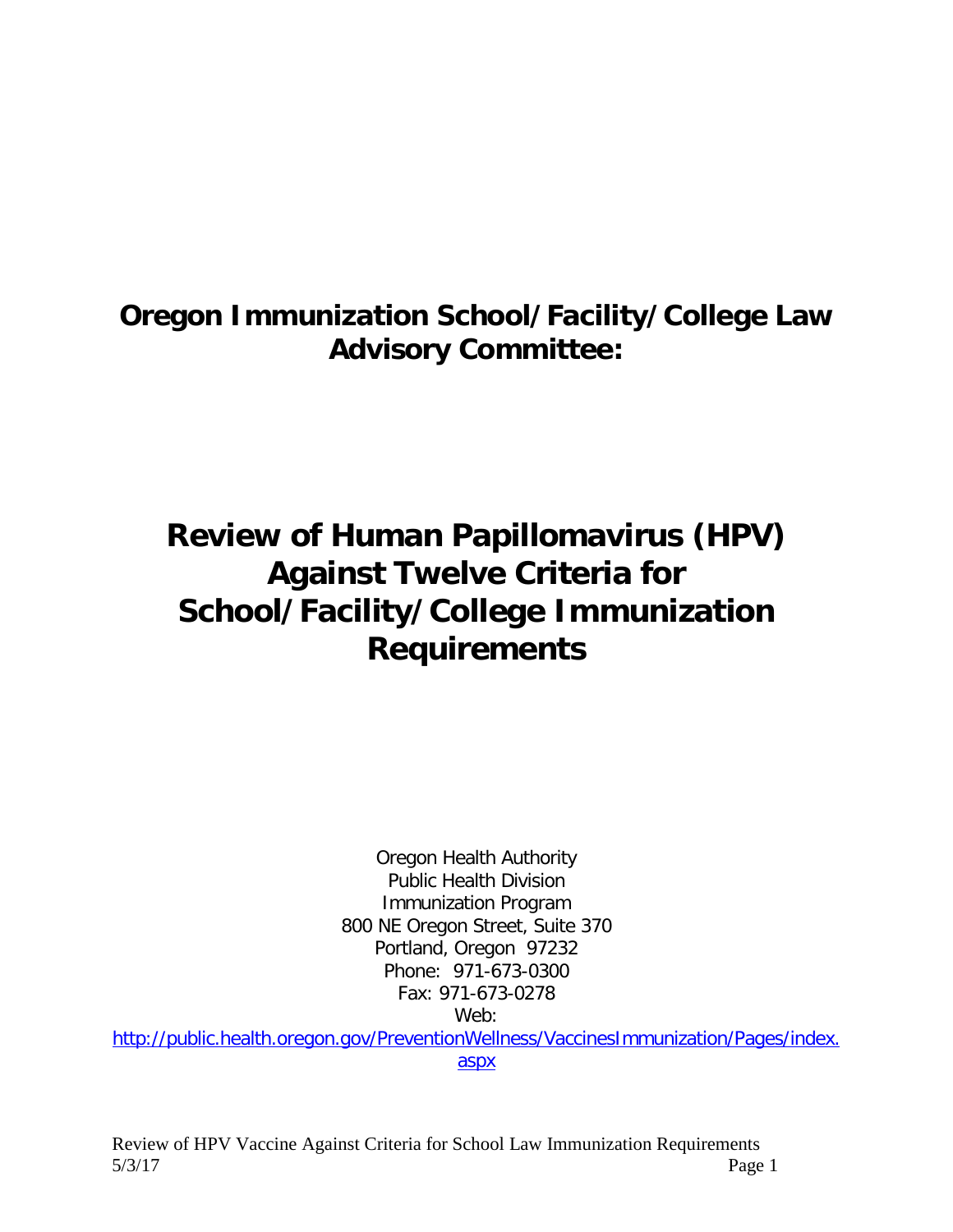#### **Process for Reviewing Antigens for Potential Inclusion in OAR 333-050-0050, 333-050-0130 and 333-050-0140.**

Request for the inclusion of additional antigens or vaccines can come from the Oregon Immunization Program, IPAT (Immunization Policy Advisory Team), or from the community. Proposed changes to vaccine requirements are discussed with IPAT either in a regularly scheduled meeting or through electronic communication. IPAT will submit their comments and a request for consideration to the Oregon Immunization School Law Advisory Committee.

The Oregon School/Facility Immunization Advisory Committee was established as a part of the school law immunization requirements when the original legislation was passed in 1980. This Committee is composed of immunization stakeholders from the fields of public health, school health, school administration, medicine, day care, child advocacy and consumers (parents). Through consensus, the committee determines what vaccines (antigens) should be included in Oregon school immunization requirements.

Information about new vaccines and the disease they prevent, including transmission within schools, burden of disease, cost-effectiveness, effect on schools/counties and vaccine availability is presented at a scheduled meeting for committee consideration. The following criteria are an integral part of the discussion and the decision-making process. All 12 criteria must be considered. Members of the Committee are expected to rely on their professional and scientific judgment as well as available data when applying the criteria.

The Committee's recommendation is then submitted to the Oregon Immunization Program for consideration and possible action.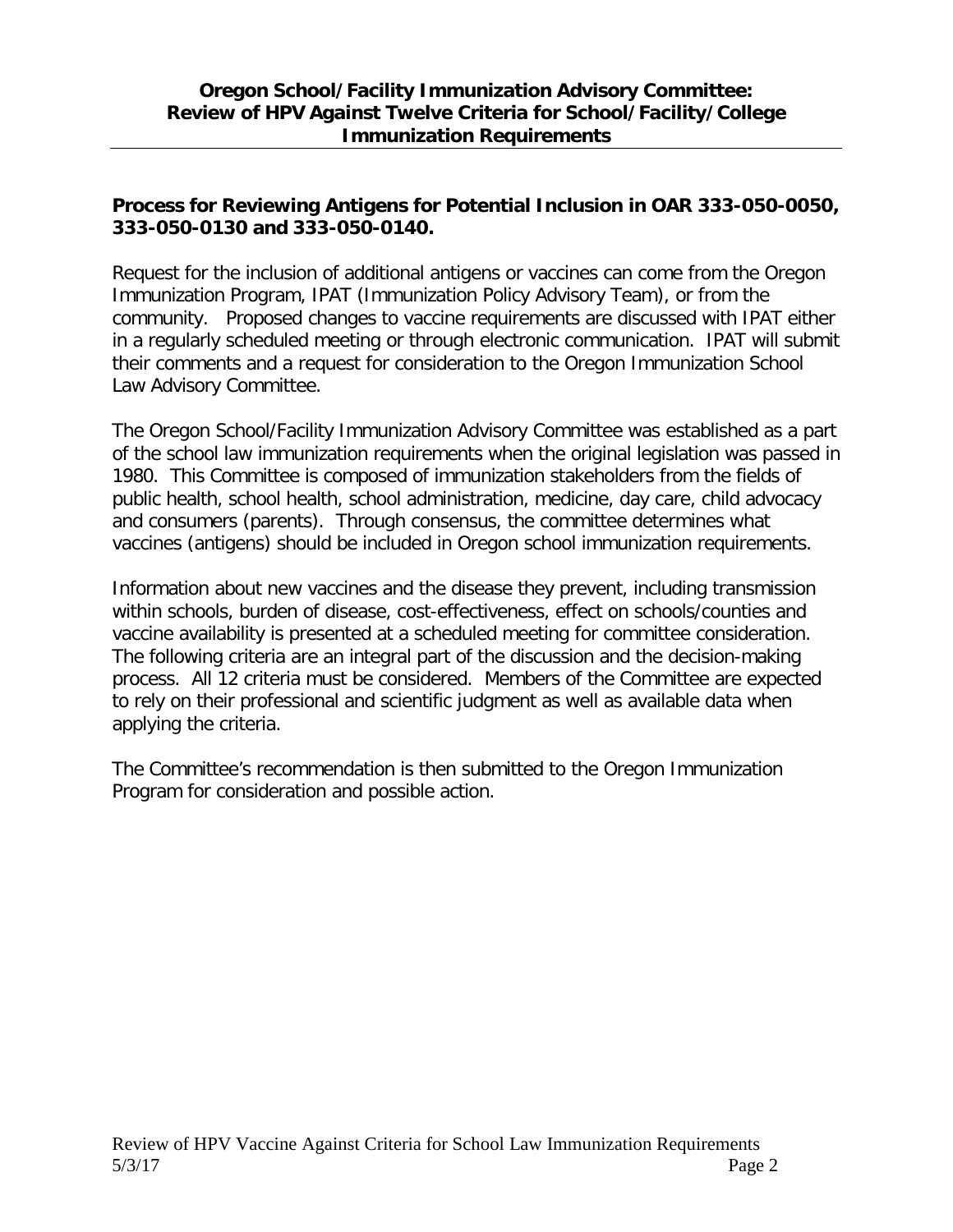### **The 12 Criteria to Consider in Evaluating HPV**

The following information is being presented for Committee consideration. ACIP has recently reduced the number of doses needed to complete the HPV vaccine series from three to two, as long as the series is initiated before the  $15<sup>th</sup>$  birthday and there is at least five months between the two doses.<sup>1</sup> If the first dose is received on or after the 15<sup>th</sup> birthday, or fewer than 5 months are between the two doses, then three doses are recommended to complete the series.

#### 1. **The vaccine containing this antigen is recommended by ACIP (Advisory Committee on Immunization Practices) and included on its recommended childhood and adolescent immunization schedule**.

#### From:

CDC. Epidemiology and Prevention of Vaccine-Preventable Diseases, 13th Edition, pages 175-186. <sup>2</sup>

"Human papillomavirus (HPV) is the most common sexually transmitted infection in the United States… Epidemiologic studies showing a consistent association between HPV and cervical cancer were published in the 1990s. The first vaccine to prevent infection with four types of HPV was licensed in 2006… A 9-valent vaccine (Merck) was approved by the FDA in December 2014… HPV is transmitted by direct contact, usually sexual, with an infected person. Transmission occurs most frequently with sexual intercourse but can occur following non-penetrative sexual activity… Non sexual routes of genital HPV transmission include transmission from a woman to a newborn infant at the time of birth… Most HPV infections are asymptomatic and result in no clinical disease. Clinical manifestations of HPV infection include anogenital warts, recurrent respiratory papillomatosis, cervical cancer precursors (cervical intraepithelial neoplasia), and cancers, including cervical, anal, vaginal, vulvar, penile, and oropharyngeal cancer."

ACIP recommends that the HPV vaccine be administered to all females 11 – 26 years of age and all males 11 – 21 years of age, and males in certain groups 22-26 years of age. The vaccine can be given as young as 9 years of age. The series consists of two doses given over a period of six to twelve months to adolescents that initiate the series before their 15<sup>th</sup> birthday. Adolescents who initiate the series after age 15 need three doses of HPV vaccine administered over six months.

In October 2016, the Advisory Committee on Immunization Practices (ACIP) recommended a 2-dose vaccine schedule for adolescents initiating the HPV series from 9 through 14 years of age. Adolescents initiating the HPV series on or after their 15<sup>th</sup> birthday need 3 doses to complete the series.<sup>1</sup>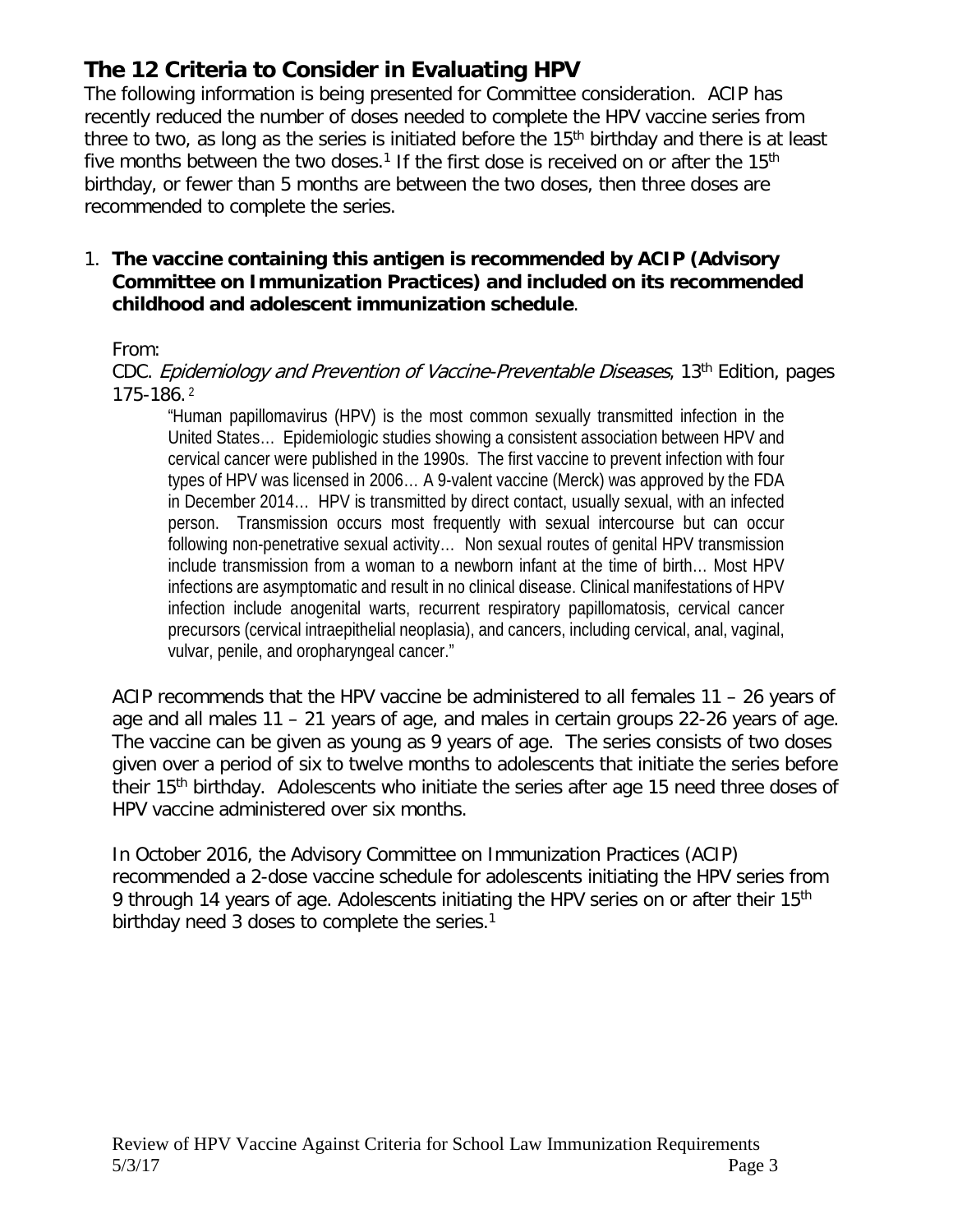#### 2. **The vaccine prevents disease with a significant morbidity and mortality in at least some subset of the Oregon's population.**

In Oregon, there are approximately 23,000 abnormal pap smears, 120 new cases of cervical cancer and 40 deaths from cervical cancer annually. <sup>3</sup> Additionally, men in Oregon have a rate of HPV-associated oropharyngeal cancer of 8.54 men per 100,000, a rate surpassed by only 13 other states.4

#### 3. **The vaccine (antigen) is cost-effective from a societal perspective in Oregon.**

#### From:

Kim and Goldie. Health and Economic Implications of HPV Vaccination in the United States. N Engl J Med. 2008 Aug 21;359(8):821-32.<sup>5</sup>

"On the assumption that the vaccine provided lifelong immunity, the cost-effectiveness ratio of vaccination of 12-year-old girls was \$43,600 per quality-adjusted life-year (QALY) gained, as compared with the current screening practice. Under baseline assumptions, the costeffectiveness ratio for extending a temporary catch-up program for girls to 18 years of age was \$97,300 per QALY… The results were sensitive to the duration of vaccine-induced immunity; if immunity waned after 10 years, the cost of vaccination of preadolescent girls exceeded \$140,000 per QALY, and catch-up strategies were less cost-effective than screening alone. The cost-effectiveness ratios for vaccination strategies were more favorable if the benefits of averting other health conditionswere included or if screening was delayed and performed at less frequent intervals and with more sensitive tests; they were less favorable if vaccinated girls were preferentially screened more frequently in adulthood."

"The cost-effectiveness of HPV vaccination will depend on the duration of vaccine immunity and will be optimized by achieving high coverage in preadolescent girls, targeting initial catch-up efforts to women up to 18 or 21 years of age, and revising screening policies."

"When the potential benefits associated with preventing noncervical HPV-16–related and HPV-18–related cancers and HPV-6–related and HPV-11–related juvenile-onset recurrent respiratory papillomatosis were included, cost-effectiveness ratios were reduced. The magnitude of these reductions depended on the specific outcomes that were included and on assumptions about the efficacy of the vaccine. In all scenarios, the cost of vaccination of preadolescent girls remained below \$50,000 per QALY, and catch-up vaccination of girls to 18 years of age remained between \$50,000 and \$100,000 per QALY."

"Population-level effectiveness and cost-effectiveness of 2-dose and 3-dose schedules of 9vHPV in the United States have been modeled. Assuming both efficacy and duration of protection are similar with either schedule, a 2-dose series would be cost-saving and have similar population impact to a 3-dose series. Even if duration of protection is 20 years for a 2-dose series and lifelong for a 3-dose series, additional benefits of a 3-dose series would be relatively small, and a 2 dose series would be more cost-effective."1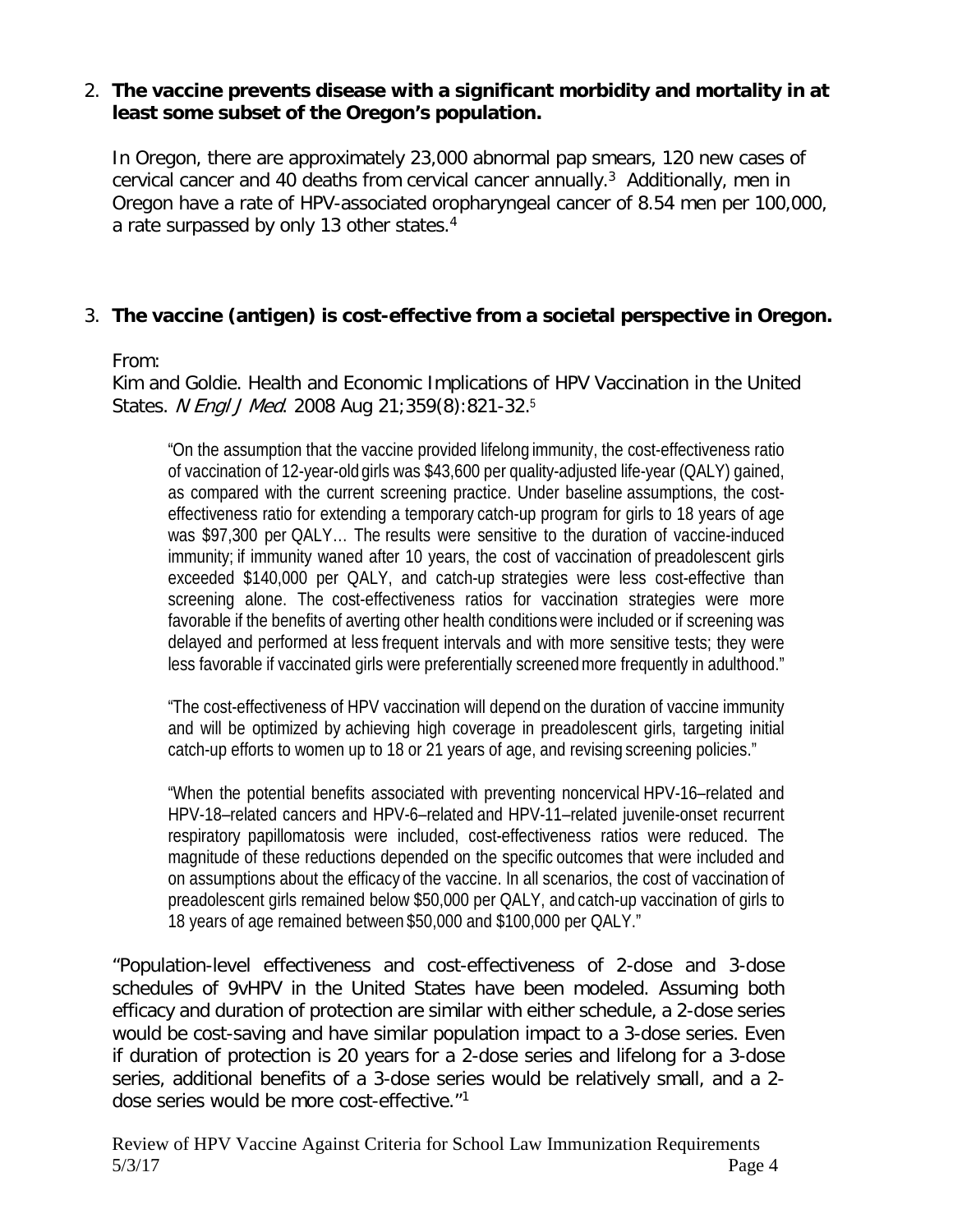How do the morbidity/mortality statistics and cost-effectiveness estimates support or oppose the addition of this vaccine to school/facility/college requirements?

4. **The vaccine (antigen) has been used in the general population to demonstrate reduction in disease activity with similar level of effectiveness to that demonstrated prior to FDA approval.**

#### From the Vaccine Information Statement for HPV6

"Mild or moderate problems following HPV vaccine:

- Reactions in the arm where the shot was given:
	- Soreness (about 9 people in 10)
	- Redness or swelling (about 1 person in 3)
- Fever:
	- Mild (100°F) (about 1 person in 10)
	- Moderate (102°F) (about 1 person in 65)
- Other problems:
	- Headache (about 1 person in 3)"

Syncope or fainting has also been reported. It is suggested that patients wait 15 minutes after receiving the vaccine before leaving.<sup>2</sup>

It is difficult to demonstrate a reduction in disease outcomes as potential cases of cervical and other cancers may not appear until many years later.7 Reductions in precancerous lesions after HPV vaccination have been reported.

#### 5. **The vaccine is necessary to prevent diseases known to be spread in schools or facilities, respectively and will increase safety in the school/facility environment.**

HPV vaccine does not prevent a disease that is readily spread in school settings. However, HPV infection is common in adolescents, with 7 million new HPV infections annually in the US in persons 15-24 years.<sup>2</sup>

#### 6. **Requiring the vaccine for school law will make a significant difference in vaccine coverage in the preschool/school/college populations and vaccinating the infant, child, adolescent or young adult against this disease reduces the risk of person-to-person transmission.**

Vaccination provides protection because the virus has less opportunity to spread within the community, but risk factors related to sexual behavior including number of sex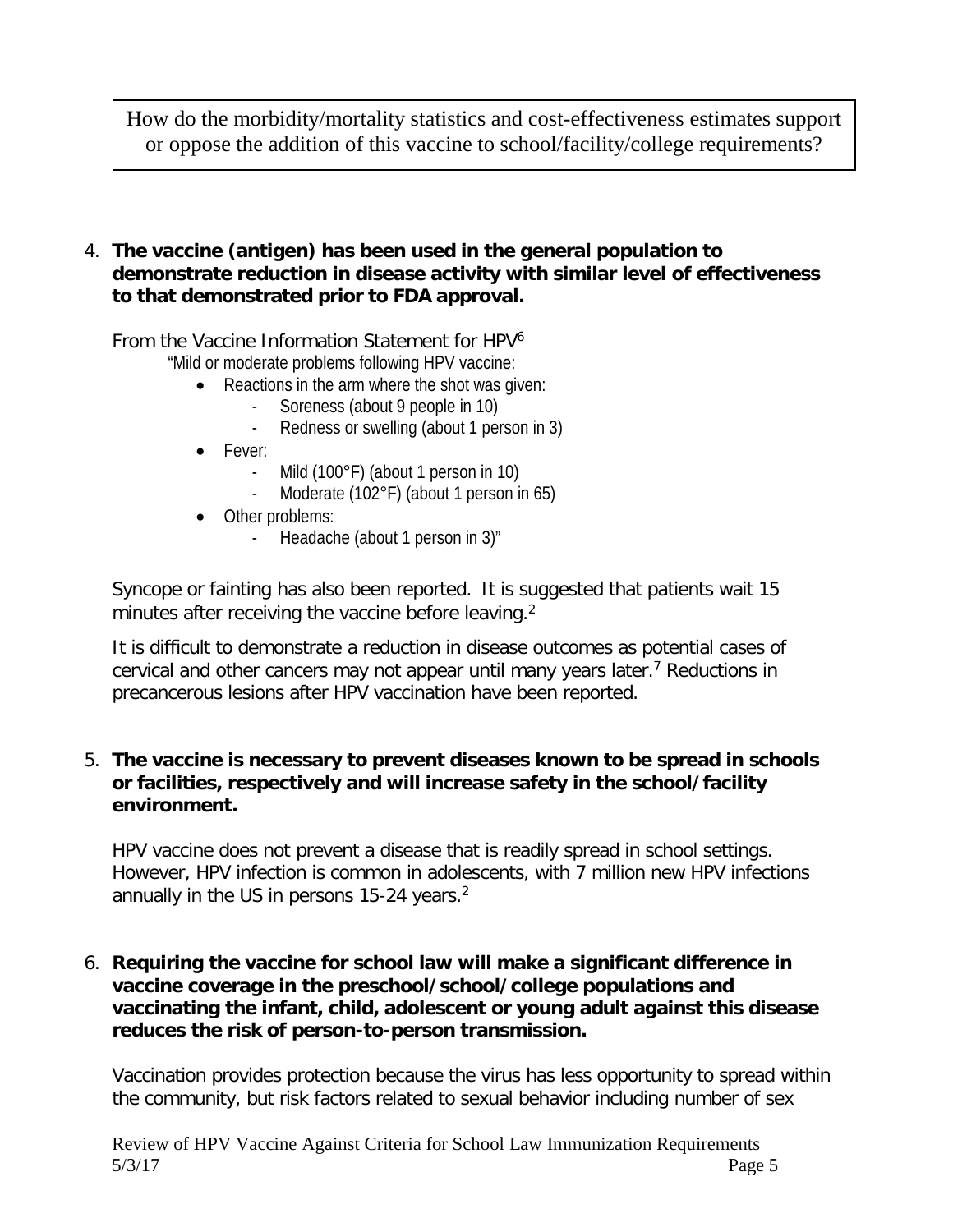partners, lifetime history of sex partners, and the partners' sexual histories affect the outcomes and potential for infection. Consideration should be given as to how the disease is transmitted and whether disease will spread in the school or college environment.

Vaccine uptake historically has increased when vaccines are added to the school requirements, as evidenced by current coverage for hepatitis A and B vaccines in Oregon. Only Rhode Island, Virginia and the District of Columbia currently include HPV vaccination as a school requirement.<sup>8</sup> NIS-Teen data indicate that Rhode Island and the District of Columbia have higher HPV vaccination rates than Oregon, while Virginia has a lower vaccination rate than Oregon.<sup>9</sup> Rhode Island does not enforce exclusion for lack of HPV vaccine.<sup>10</sup> It is unclear if a requirement for HPV vaccine would increase vaccine uptake to the extent of other required vaccines in Oregon.

Would this vaccine requirement have the potential to reduce the spread of disease in the school/facility/college setting, or is the goal to reduce disease in the community at large? Would this vaccine requirement have the potential to reduce the number of cases of disease, or would it have the potential to prevent outbreaks?

#### 7. **The vaccine is acceptable to the Oregon medical community and the general public.**

As of May 2016, the HPV up-to-date rate for teens aged 13 to 17 in Oregon was 32.8%, based on data from ALERT IIS. Recalculating the rate based on the two and three dose recommendations, the up-to-date rate increased to 41.1%.

HPV vaccine uptake may be hindered by the perception that the vaccine isn't necessary for adolescents before they initiate sexual activity. Additionally, vaccine providers may be uncomfortable discussing the benefits of the vaccine with young adolescents and their parents.

What level of provider/public acceptance and vaccine uptake are necessary so that addition of this vaccine to school/facility/college law would be most effective? If uptake and acceptance are very high, the requirement would have little impact, and if very low, the requirement would face a lot of resistance.

#### 8. **Ensure that sufficient funding is available on a state level to purchase vaccines for children who would need to meet the new law requirements.**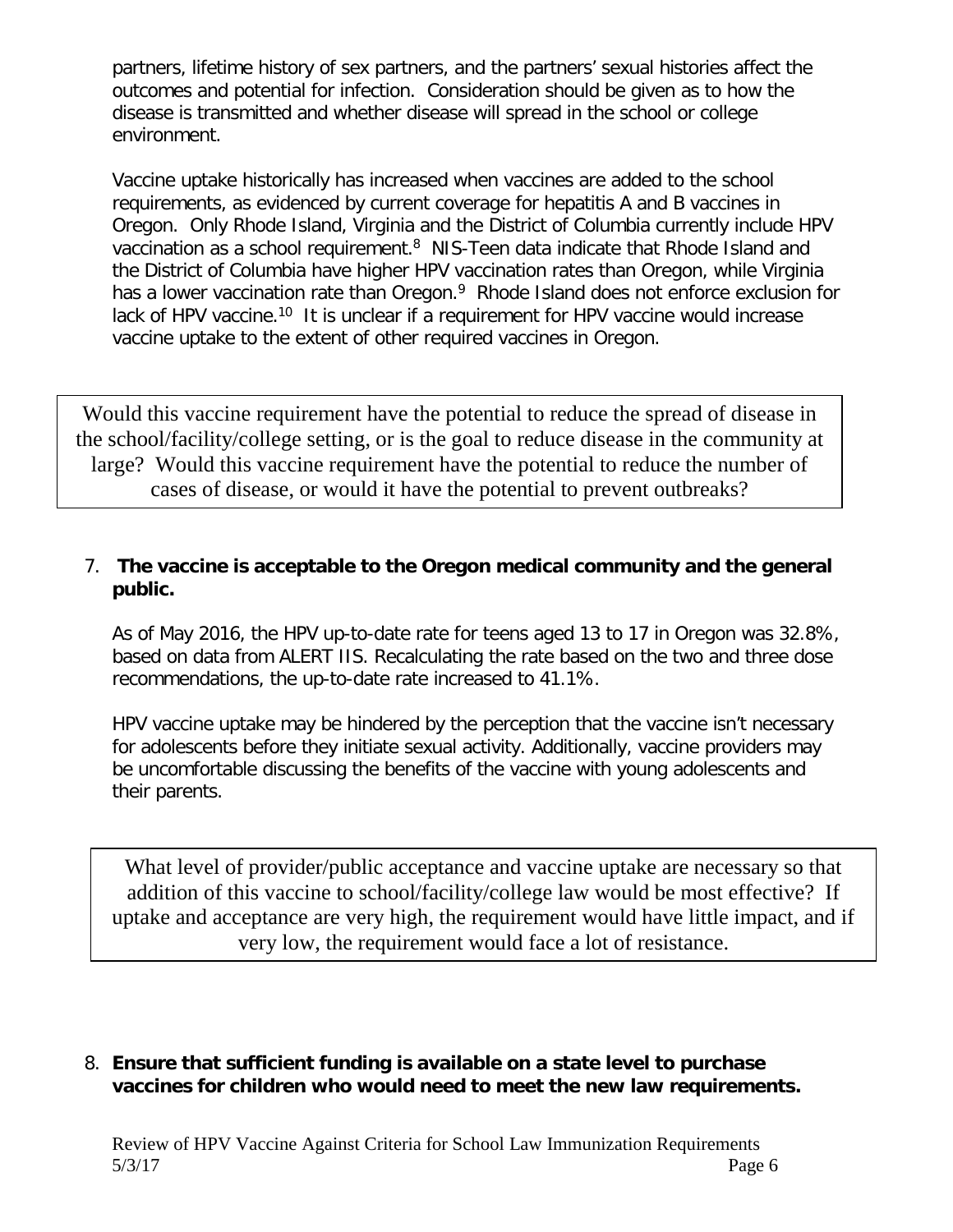Costs for the vaccine would be incurred by the local health department and both local health department and school staff would incur additional work load and programming costs as with other new vaccine requirements. Schools with approved computer system would face costs for programming and report changes to these computer systems.

#### 9. **There is a stable and adequate supply of vaccine.**

GARDASIL®9 is the only product available for purchase in the U.S. at present time. Vaccine supply appears to be sufficient.

#### 10.**The administrative burdens of delivery and tracking of vaccine and Oregon school/facility rule implementation is reasonable in light of any other vaccines currently being phased in to law.**

There would be significant financial costs in adding a new vaccine to the school law requirements. Projected costs are from \$100,000 – 150,000 for programming to track the vaccine and revise exclusion orders in the systems. Approximately 90% of children attending public schools are tracked through school-based computer assessment systems. These computer assessment systems must submit test cases and have their programs approved by the state.

The Hepatitis A requirements will be fully implemented in school year 2020-2021. Implementing overlapping phase-in schedules at the same time is difficult. The Advisory Committee previously affirmed their position to not add immunization requirements during the phase-in of other requirements, although consideration could be made in special circumstances such as increased disease incidence.<sup>11</sup>

#### 11.**The burden of compliance for the vaccine is reasonable for the parent/caregiver.**

Parents are already taking students in for the Tdap vaccine, a visit where adolescents are also recommended to receive MCV4 and HPV. A second dose of HPV could be administered at age 16 when the booster dose of MCV4 is recommended.

#### 12.**The vaccine is included in Oregon ALERT IIS for tracking and reporting purposes.**

The vaccine is included in ALERT for tracking and reporting purposes.